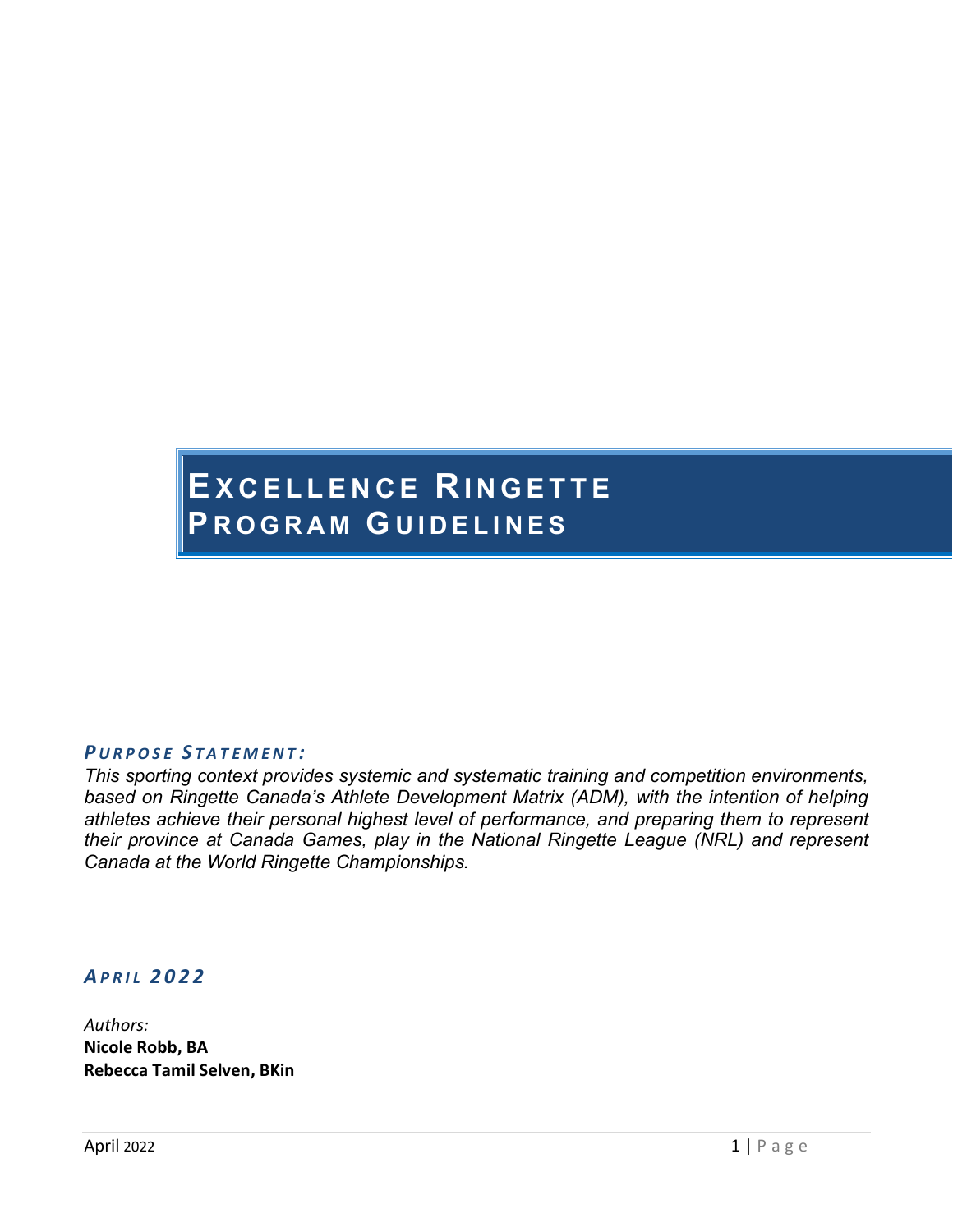## Table of Contents

| 1.   |  |
|------|--|
| 1.1. |  |
| 1.2. |  |
| 2.   |  |
| 2.1. |  |
| 2.2. |  |
| 2.3. |  |
| 2.4. |  |
| 2.5. |  |
| 2.6. |  |
| 2.7. |  |
| 3.   |  |
| 3.1. |  |
| 3.2. |  |
| 3.3. |  |
| 4.   |  |
| 4.1. |  |
| 4.2. |  |
| 5.   |  |
| 5.1. |  |
| 5.2. |  |
| 5.3. |  |
| 5.4. |  |
| 6.   |  |
| 7.   |  |
| 8.   |  |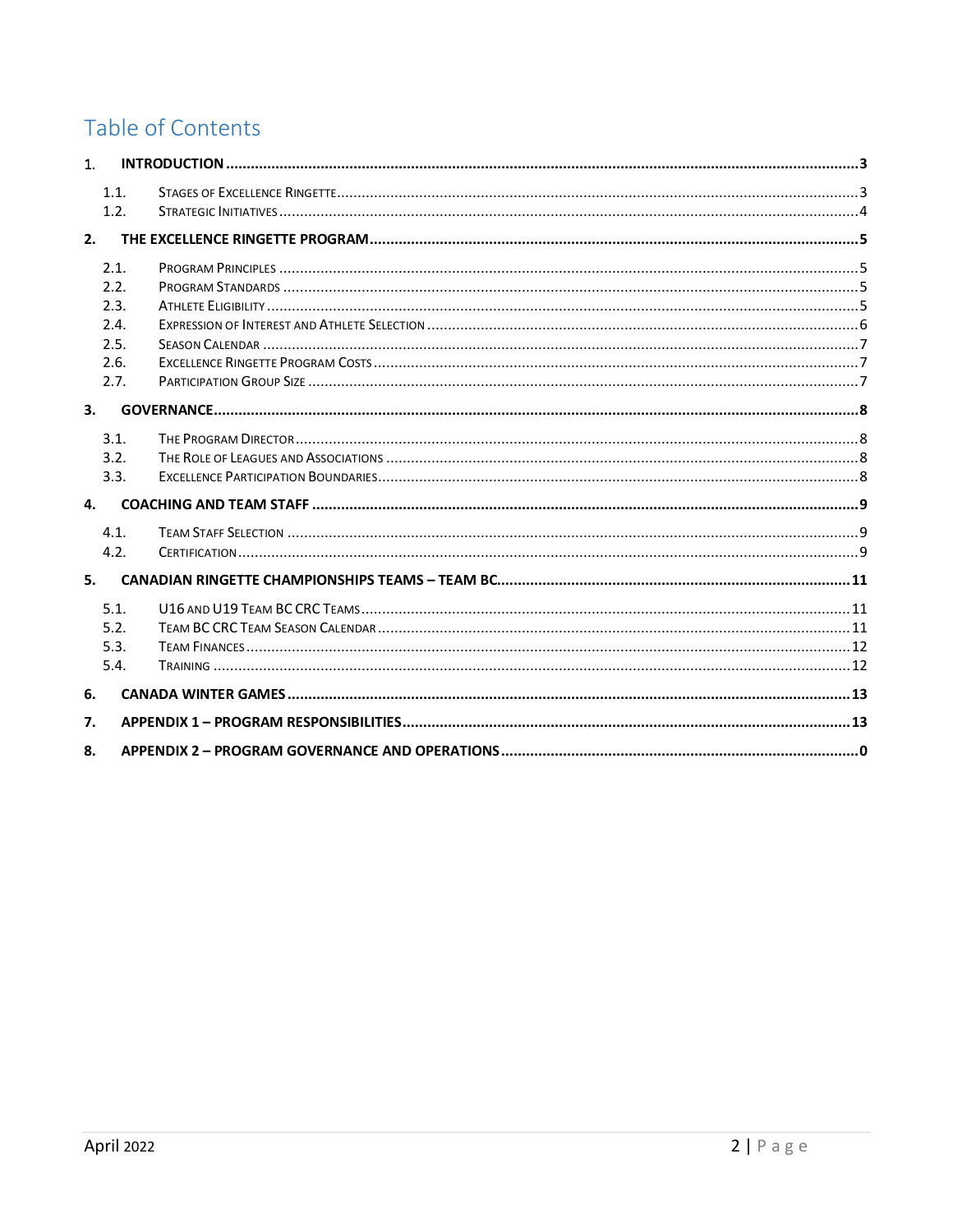### <span id="page-2-0"></span>1. Introduction

The Ringette Canada Competition Review introduced the "Pursuit of Excellence" as a sporting context that offers athletes a "*high quality daily training environment with sound technical leadership, quality coaching, and consistent access to sport science and sport medicine*." Further detail is provided in the Competition Review on Pursuit of Excellence program fundamentals and requirements as a guide and as direction to the provincial sport bodies to update their own high-performance programs. The Excellence Ringette program fundamentals and related guidelines were subsequently created in cross-Canada consultation and collaboration, especially with Ringette Canada, Ringette Alberta and Ringette Saskatchewan.

Excellence Ringette will include the following key areas:

- 1. A daily training environment for athletes that seek access to a high-quality program and meet the standards for entry; and
- 2. Selection of both athletes and bench staff, training and management of Team BC for the Canada Ringette Championships (CRC) at the U16 and U19 division.
- 3. Management and oversight of a BC NRL (18+) team will will compete in the National Ringette League operated by Ringette Canada

Excellence Ringette provides participants with the daily training environment that will assist each athlete with attaining their personal success and individual goals. Excellence Ringette is a year-round commitment with training plans that are individually adapted to athletes and that align with a full season calendar for ringette. This includes periodization stages outlined clearly to the athlete, parent and coaches to ensure that athletes are reaching peak performance at the optimal time of the season but are also training effectively all season.

Athletes within the program are rostered full time to Zone U16 and U19 teams, or rostered of affiliated to an NRL team. Where there is no Zone team available for an athlete to participate on, the Program Director will work with that athlete and their local association(s) to determine the best fit to maintain an appropriate training environment.

The CRC teams for U16 and U19 will be selected from the athletes participating in the program. Program coaching staff (including for the CRC teams) will be selected through an application process to develop coaches alongside athletes. Zone athletes that are not selected to the CRC Team can continue to benefit from Excellence Ringette and the daily training environment including access to program training tools, sport medicine and other resources.

Athletes must commit to meeting program standards and expectations as outlined by Ringette BC. The Ringette BC Program Director will be primarily responsible for program organization and delivery.

#### <span id="page-2-1"></span>1.1. Stages of Excellence Ringette

Excellence Ringette is designed for athletes in the U16, U19 and 18+ age divisions who are in the following stages of development: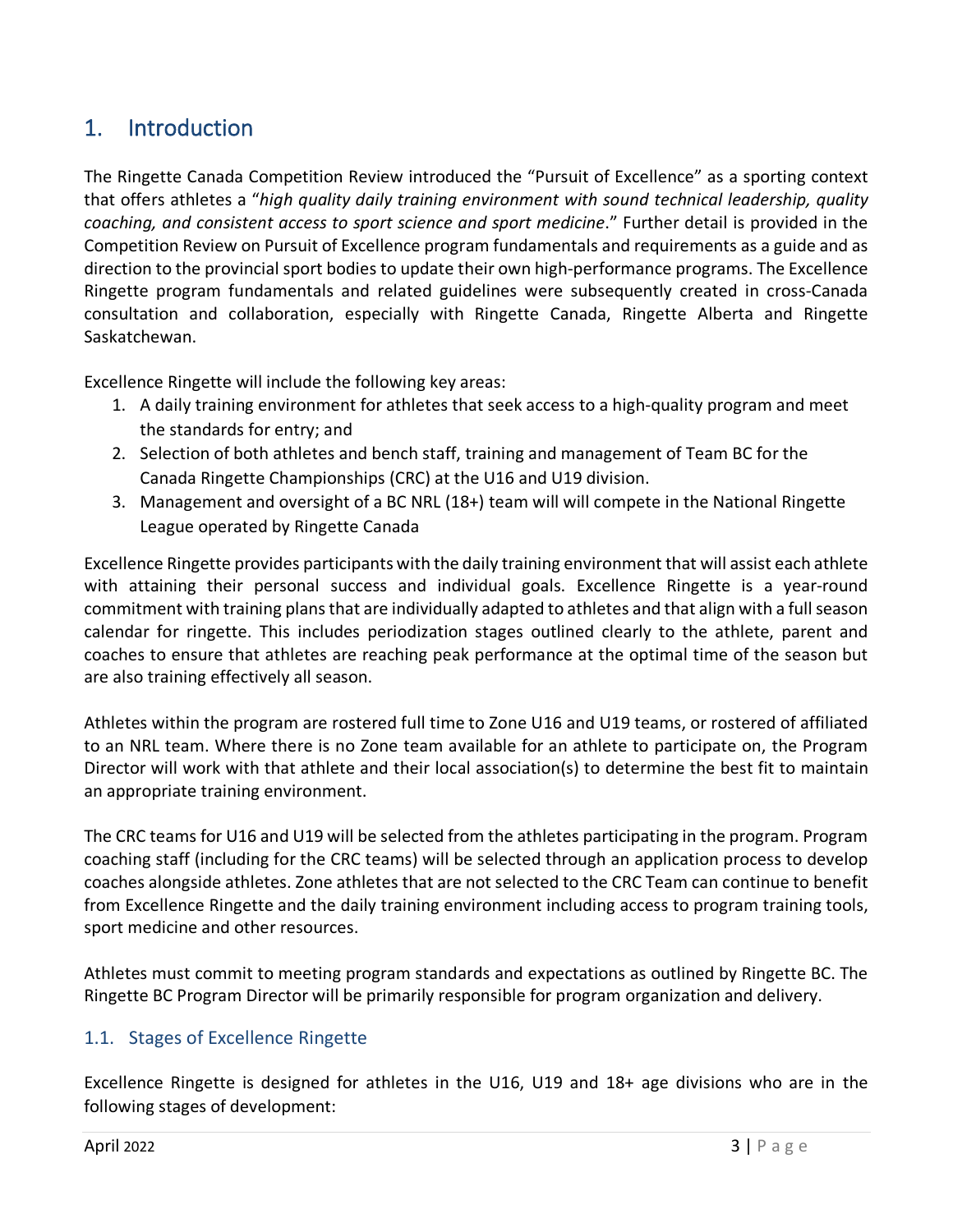- **Late Train to Train:** Athletes who are participating in structured competitive provincial leagues and participating in the Canadian Ringette Championships.
- **Train to Compete:** Athletes who are members of provincial team programs, part of the Team Canada – Junior Program, or who are in their first years of playing in the National Ringette League (NRL).
- **Train to Win:** Established participants playing in the NRL and participants vying for a position on Team Canada.

Excellence Ringette is for athletes that have entered these stages of development that are U16 and U19 aged, or rostered or affiliated to an NRL team. Athletes who are participating in these divisions as an under-age player are not eligible to enter the Excellence Ringette program.

For more information on the BC NRL team and it's operation, refer to the Excellence Ringette Program NRL Program Guidelines.

#### <span id="page-3-0"></span>1.2. Strategic Initiatives

Excellence Ringette aligns with several strategic initiatives and is a key component of the Ringette BC 2019 – 2023 Strategic Plan. The excellence program will:

- increase retention of athletes in the high-performance pathway;
- enhance long-term development of athletes;
- contribute to a clearly defined and accessible athlete pathway;
- provide greater alignment with principles of long-term athlete development;
- facilitate increased engagement;
- provide athletes in the pathway with access to a daily training environment that is appropriate for the athletes age, caliber and abilities; and
- develop athletes, coaches, administrators and officials for long-term sport sustainability.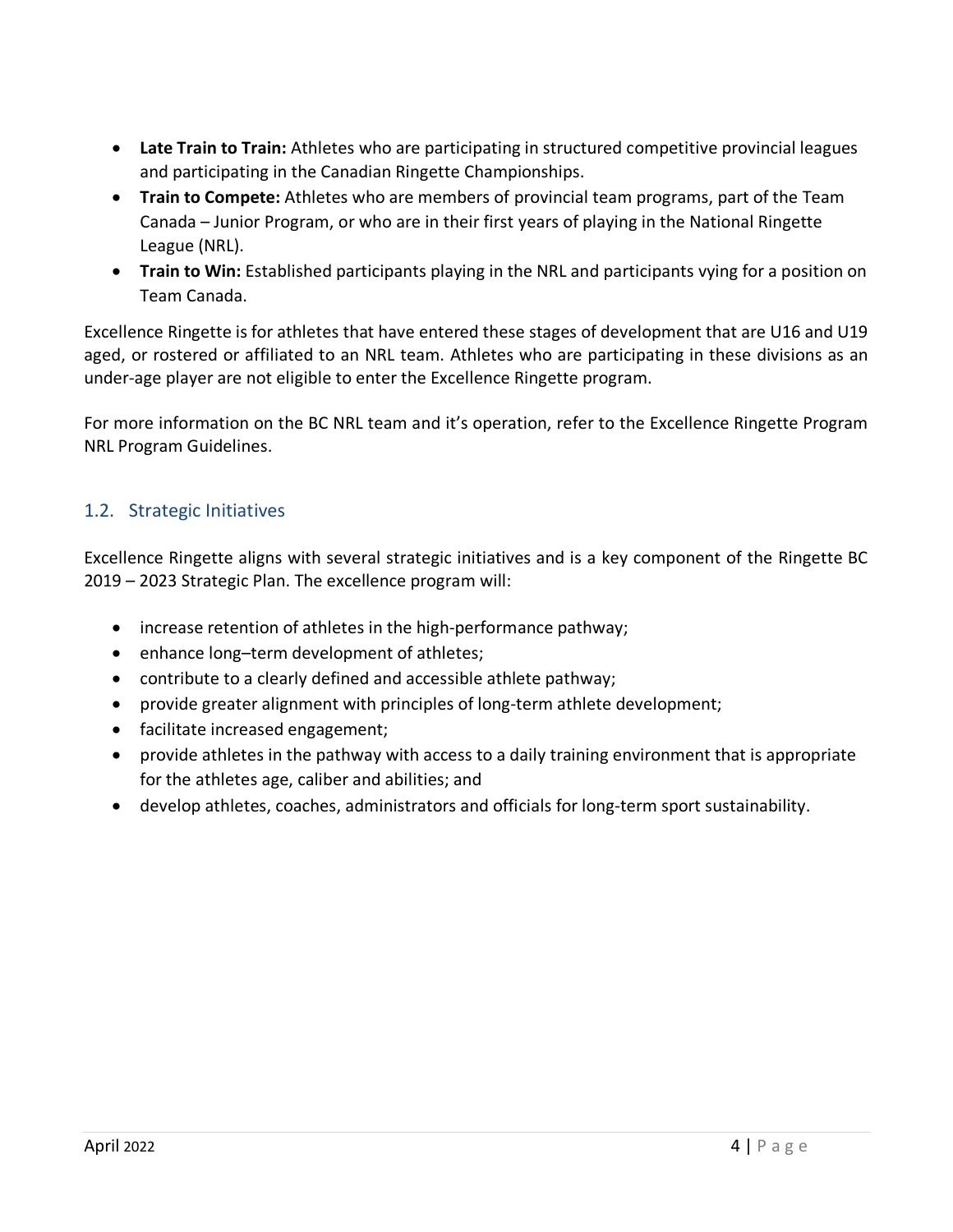### <span id="page-4-0"></span>2. The Excellence Ringette Program

#### <span id="page-4-1"></span>2.1. Program Principles

The Excellence Ringette Program will meet the standards and guiding best practices of safe sport initiatives, policies and practices. The program will embody the following principles:

- Athletes, Coaches and Administrators will be guided by the *True Sport Principles* and will be ambassadors of *True Sport* in Ringette;
- the program guidelines and policies will work to promote the principles of meaningful competition and the Guiding Principles of Competition;
- the program will be as financially accessible as possible; and
- the program will have a foundation in the Ringette Canada Corporate Values and the Values of Ringette BC.

The program will also contribute to a Coach Development Pathway, the development of Officials, and to Standards of Professionalism. Athletes, Parent/Guardians, and Coaches will all commit to the program through a written agreement outlining responsibilities.

#### <span id="page-4-2"></span>2.2. Program Standards

Program standards are required to ensure that the program is delivered consistently and to ensure a quality experience for all participants. Ringette BC will establish and deliver the program standards as the operator of Excellence Ringette.

Standards will:

- Establish a clear distinction between Excellence Ringette and other ringette sport contexts to best manage expectations and behaviors of all participants;
- Provide a foundation for quality assurance and equity; and
- Align with other provincial ringette authorities and Ringette Canada around athlete preparation, resource allocation and competition design.

#### <span id="page-4-3"></span>2.3. Athlete Eligibility

The program is for Athletes aged U16, U19 and 18+.To be eligible for the Excellence Ringette program athletes will need to meet the screening criteria published in the program standards, and as outlined in the information package distributed by Ringette BC each season

Athletes must be a resident of BC and in good standing with Ringette BC and their local Association to register. All athletes are required to sign an athlete agreement as part of the Excellence Ringette program and will be required to continue to maintain program standards in order for continued participation.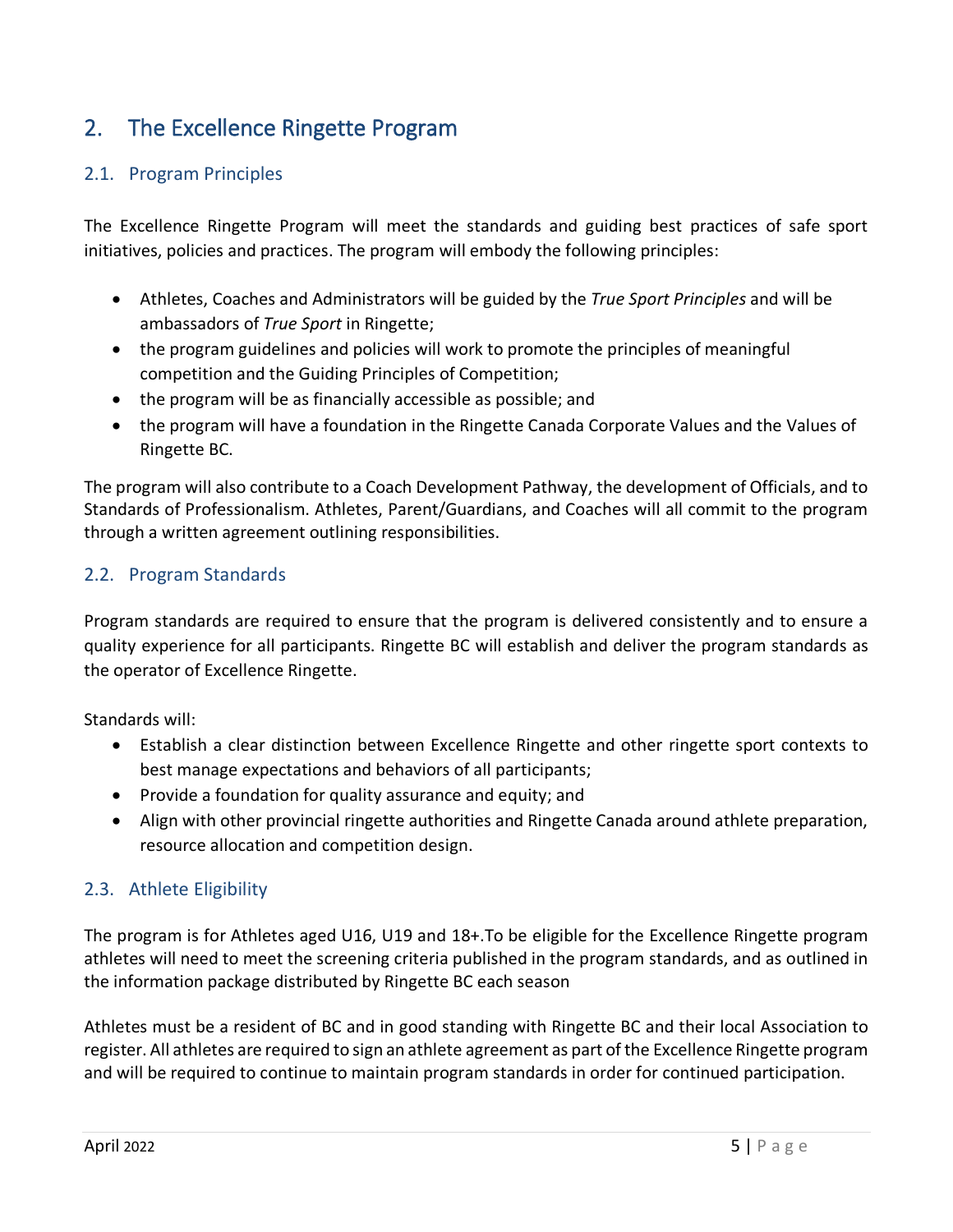#### <span id="page-5-0"></span>2.4. Expression of Interest and Athlete Selection

Ringette BC will host orientation sessions for players and parents each Spring. These orientation sessions will inform eligible athletes of the Excellence Ringette program parameters. Players interested in the Excellence Ringette program must express their interest by May  $1<sup>st</sup>$  of each playing season. Screening sessions and initial assessments will take place in May.

Athletes will be selected to the Excellence Ringette Program based on:

- On and Off Ice Assessments
- Athlete Application Interview

While all interested players can apply, only players that meet the standards and confirm understanding of the commitment will be invited to participate. Standards will be released to all athletes and parents prior to requests for expressions of interest to give athletes time to train and prepare. Standards will include both on and off-ice testing.

Athletes must meet fitness standard to safely manage the training and competition load of the program. Athletes must also meet minimum acceptable performance levels of individual skills, individual tactics and team tactics. Ringette BC recognizes that not every athlete is at the same stage of development. However, access to certain programs, competitions, and developmental opportunities require athletes to be at a certain stage in their development to ensure that the athlete is able to have a positive and meaningful experience and the program is able to serve their individual needs.

Where feasible, athlete assessment will seek to use objective measures and, when not feasible, subjective measures will be used but will be designed to provide, as much as possible, the same conditions for each athlete. Assessments are also be designed to limit the influence of previous coaching (i.e. an athlete can't perform something they were not taught). Athlete assessment will include opportunities for athletes to listen to the instruction, process the information, and then perform.All Excellence athletes must participate on a Zone team<sup>[1](#page-5-1)</sup> to participate in Excellence Ringette. In addition, any player interested in competing at the Canadian Ringette Championships must participate in Excellence Ringette. The CRC Team will be selected from this pool of athletes.

Athletes who are screened into the program will be given their training schedules in May and June. Schedules will have some similarities but will differ depending on what the individual needs to improve on and to recognize the individuality of athletes.

<span id="page-5-1"></span> $<sup>1</sup>$  If an athlete is screened into Excellence and is not successful in securing a position on their Zone team, they are eligible to</sup> apply for a transfer to another Zone team under the Ringette BC transfer policy. If there is no Zone team available to the athlete in their region, the athlete may request an exemption from Ringette BC to participate in a regional ringette program.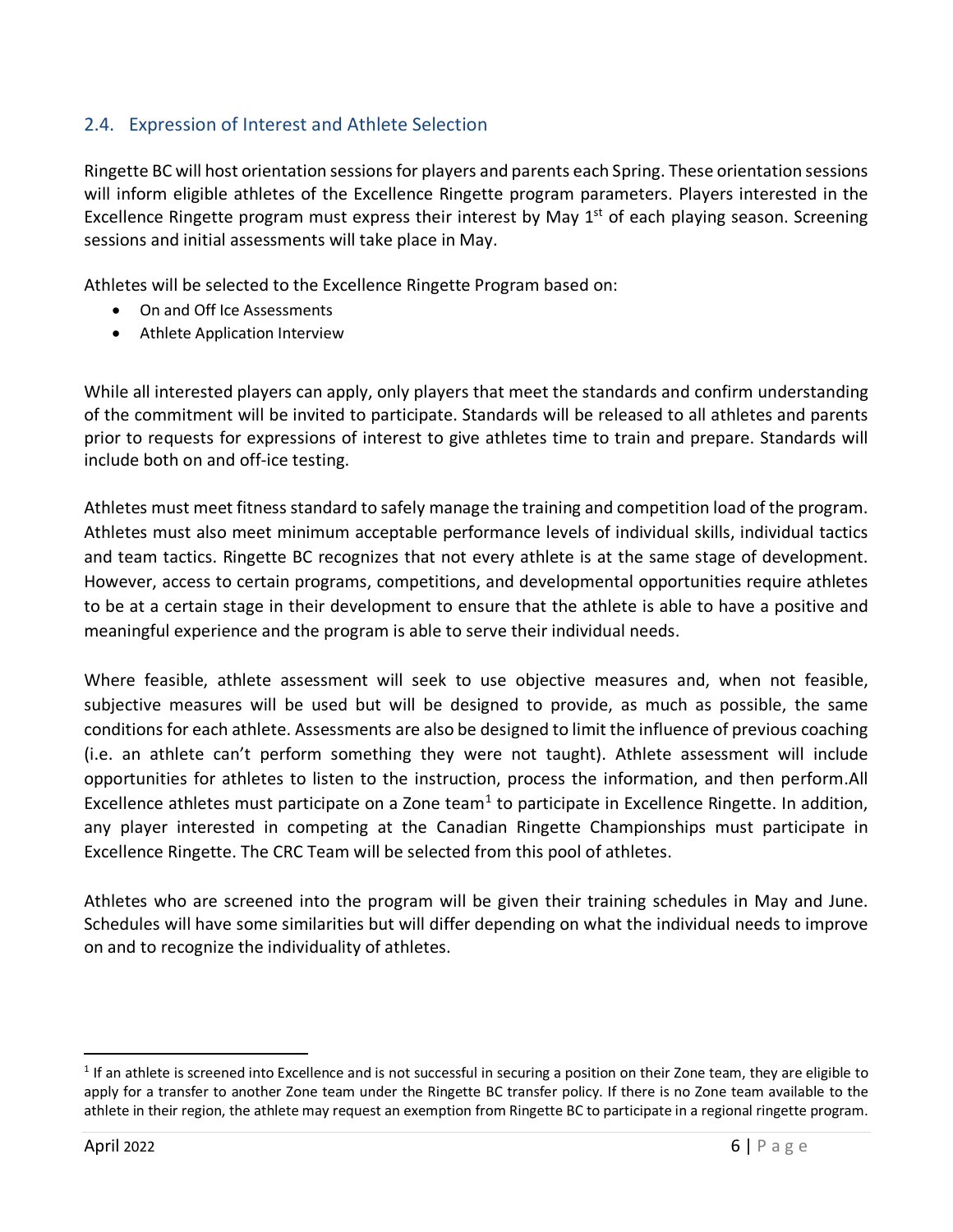#### <span id="page-6-0"></span>2.5. Season Calendar

The Excellence Ringette season calendar is outlined below:

| March / April | <b>Excellence Ringette Program Orientations</b> |  |  |  |
|---------------|-------------------------------------------------|--|--|--|
| May / June    | Expressions of Interest, Screening & Intake     |  |  |  |
| July          | <b>Excellence Training Camp 1</b>               |  |  |  |
| August        | <b>Excellence Training Camp 2</b>               |  |  |  |
| December      | <b>Excellence Training Camp 3</b>               |  |  |  |

#### <span id="page-6-1"></span>2.6. Excellence Ringette Program Costs

Cost for program delivery will vary depending on each athlete's participation level and whether they are named to a CRC Team.

Program costs will cover athlete accommodation, sport science, facility rentals and other operational costs required to administer the program. Excellence training events will be facilitated in different geographical locations throughout the province subject to access for athletes, costs and venues.

#### <span id="page-6-2"></span>2.7. Participation Group Size

The size of the Excellence Program cohort will be dependent on the number of athletes that complete the assessments, and meet the standards to qualify for Excellence Ringette.

The Team BC CRC roster size will be dependent on the registration numbers within a division and the skill of athletes available for coach selection. The maximum roster must meet the Ringette Canada Technical Rules for Canadian Ringette Championships. The minimum roster will be fifteen (15) players.

The Team BC CRC teams can name up to a total of four affiliates including three skaters and one goalie. Affiliates will be rostered members of a Zone team and will be expected to train and participate with the Team BC CRC team. The affiliate players will make their Zone team the priority in the event of a scheduling conflict.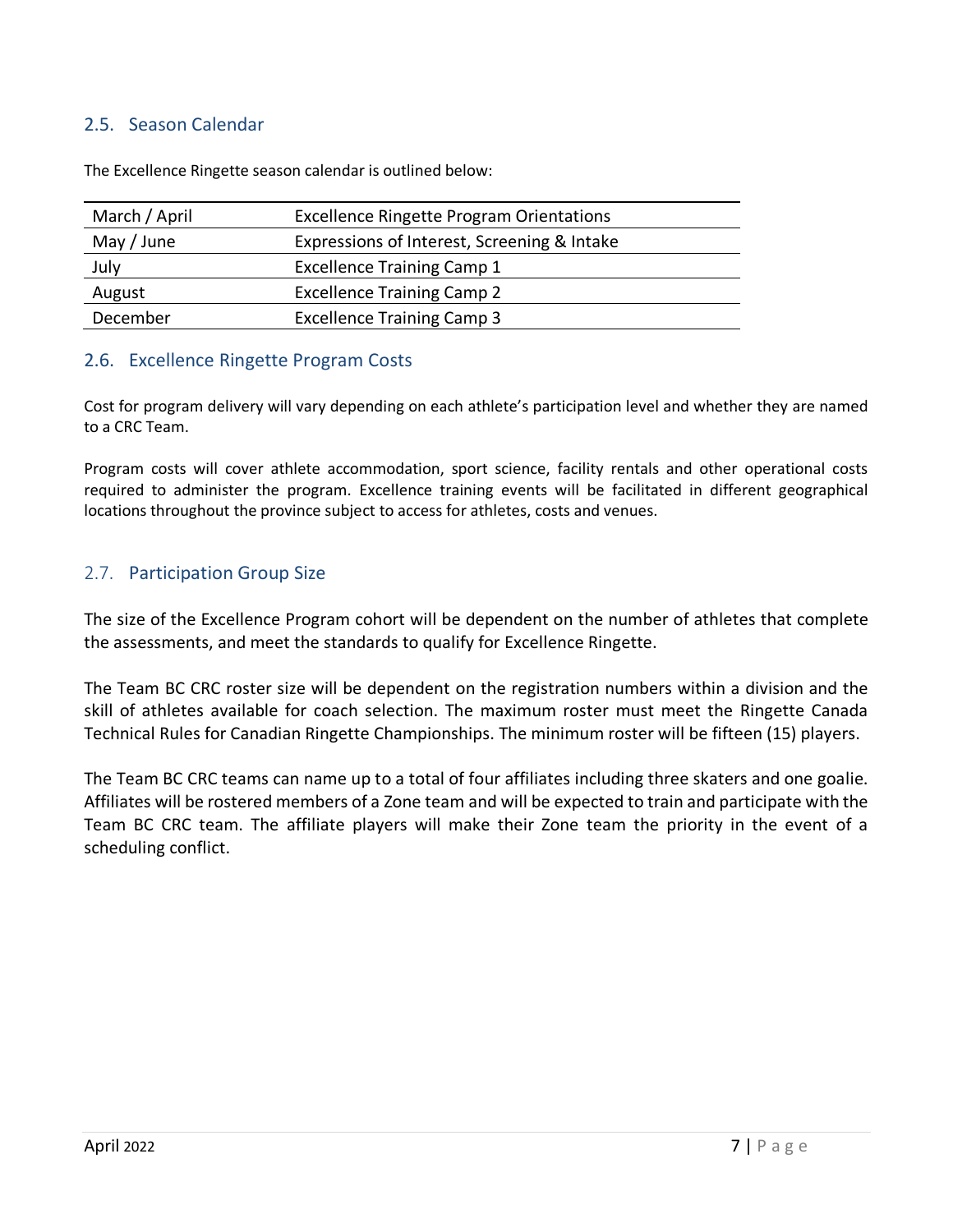### <span id="page-7-0"></span>3. GOVERNANCE

Excellence Ringette will follow a governance model whereby Ringette BC, as the Provincial Sports Organization, will be the program license holder in BC. Ringette BC will be responsible for delivering the Excellence Ringette program to its Members.

#### <span id="page-7-1"></span>3.1. The Program Director

The Ringette BC Program Director will be responsible for day-to-day program coordination of the Excellence Ringette Program, and will oversee the team staff for Team BC.

Program guidelines and expectations will be produced annually by Ringette BC in collaboration with the Leagues and Club Associations (as necessary). The Program Director will be responsible for ensuring that guidelines and program expectations are timely and relevant, and that they are followed by participants.

The Program Director will:

- Ensure program standards are established and maintained;
- Coordinate athlete evaluations;
- Participate in the Coach selection process as per the Coach and Team Staff Selection policy;
- Enforce athlete agreements and Codes of Conduct for coaches, athletes, and officials; and
- Develop and implement training and development initiatives for coaches.

#### <span id="page-7-2"></span>3.2. The Role of Leagues and Associations

Leagues will be responsible for ensuring that all Excellence Ringette program athletes are participating on a Zone team and have registered with a Club Association as per the Ringette BC Player and Team Registration Policy. Leagues will also be responsible for management of transfers between Zones and will administrate all Zone transfer requests prior to final submission to Ringette BC. Transfer requests must adhere to the Ringette BC Transfer Policy. If an athlete transfer is approved under the policy, the athlete is to be evaluated to the same measure as any other member evaluating from that Zone.

The Leagues will be responsible for ensuring that league play for the Zone teams is facilitated as per the technical requirements of ringette (i.e. the Ringette Canada rules), and to ensure that teams are participating in meaningful competition and adhering to the True Sport Principles.

#### <span id="page-7-3"></span>3.3. Excellence Participation Boundaries

Excellence Ringette is open to players throughout the province that qualify to participate. Training centres will be focused in the southern part of the province as this is where the access to resources is greatest.

Participants from the North and the Okanagan will have access to resources through Regional Alliance Centers including Engage Sport North and Pacific Sport Okanagan. There will be coaches available to help support, lead and train athletes in those locations.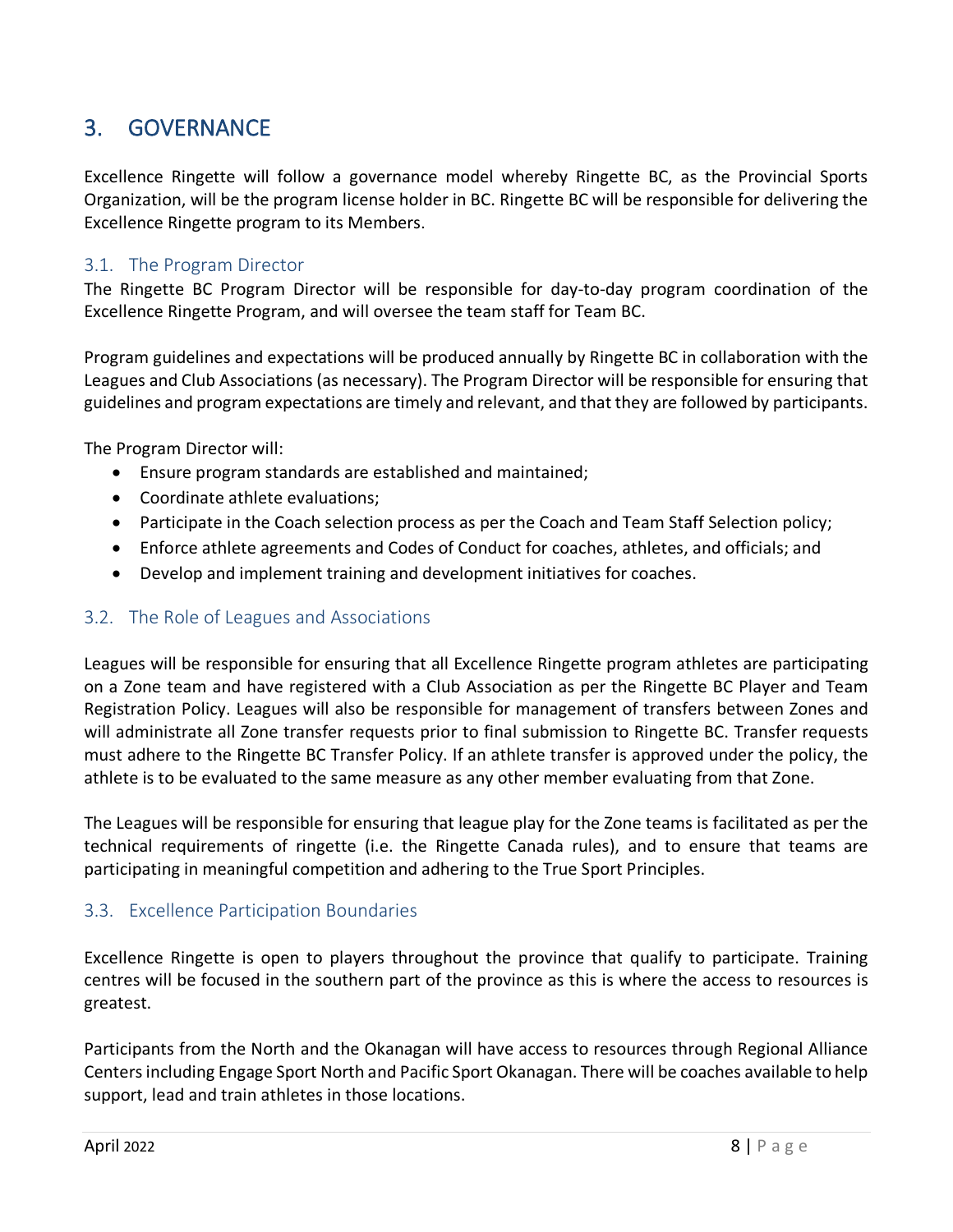### <span id="page-8-0"></span>4. COACHING AND TEAM STAFF

There will be various opportunities for coaches to participate in the excellence program, including through Training Camps, the athlete selection process, and as the Coach or Team Staff of Team BC. Team BC CRC Coaches will be selected from the pool of Coaches that are screened into the program.

The excellence program will encourage and support the development of elite and high-performance coaches by ensuring that there are targets, action plans and training opportunities within Excellence, while fostering opportunities for Excellence coaches to give back to their League and Club Associations.

Once coaches are selected into the program, they will be provided roles to ensure that they are able to participate based on their individual goals, availability and skills. All Coaches will report to the Program Director and will be expected to adhere to the Excellence Ringette program guidelines. Coaches will receive training, development, leadership support, and mentorship as part of their participation in Excellence Ringette.

#### <span id="page-8-1"></span>4.1. Team Staff Selection

The coaching application process will open in April and will conclude by May 31<sup>st</sup>. The Coach Selection Committee for the excellence program will be comprised of a indiviudals who have demonstrated knowledge and expertise in coaching, high performance sport, or sport organization governance. Where possible, Ringette BC will strive to achieve diversity amongst the panel members. Excellence and Team BC Staff selection will otherwise will follow Ringette BC's established process for Coach Selection.

Coaches wishing to be considered for Team BC will declare this on their Excellence Application, or via written expression to the Program Director by the Excellence Ringette Program Coach Application deadline. The Head Coach of Team BC U16 and U19 will be selected by August 1<sup>st</sup> each season. The Head Coach can then recommend Team Staff from the remaining pool of Excellence Ringette Program coaches for review and approval and by the Selection Committee.

#### <span id="page-8-2"></span>4.2. Certification

Team staff is defined as all coaching staff including the Coach-in-Training, Team Manager, Trainers and Sport Science personnel. Team staff that are able to access 'field of play' are defined in competition technical packages.

| Position               | Coaching Level |                 | Respect in | Comp Dev   |  |  |  |  |
|------------------------|----------------|-----------------|------------|------------|--|--|--|--|
|                        | Required       | <b>Training</b> | Sport or   | Module     |  |  |  |  |
|                        |                |                 | Equivalent |            |  |  |  |  |
| <b>Head Coach</b>      | CI Certified   | Required        | Required   | 1 required |  |  |  |  |
| <b>Assistant Coach</b> | CI Certified   | Required        | Required   | 1 required |  |  |  |  |
| Coach-in-Training      | CI Trained     | Required        | Required   | n/a        |  |  |  |  |

The minimum certification requirements for a U16 and U19 CRC teams are as below: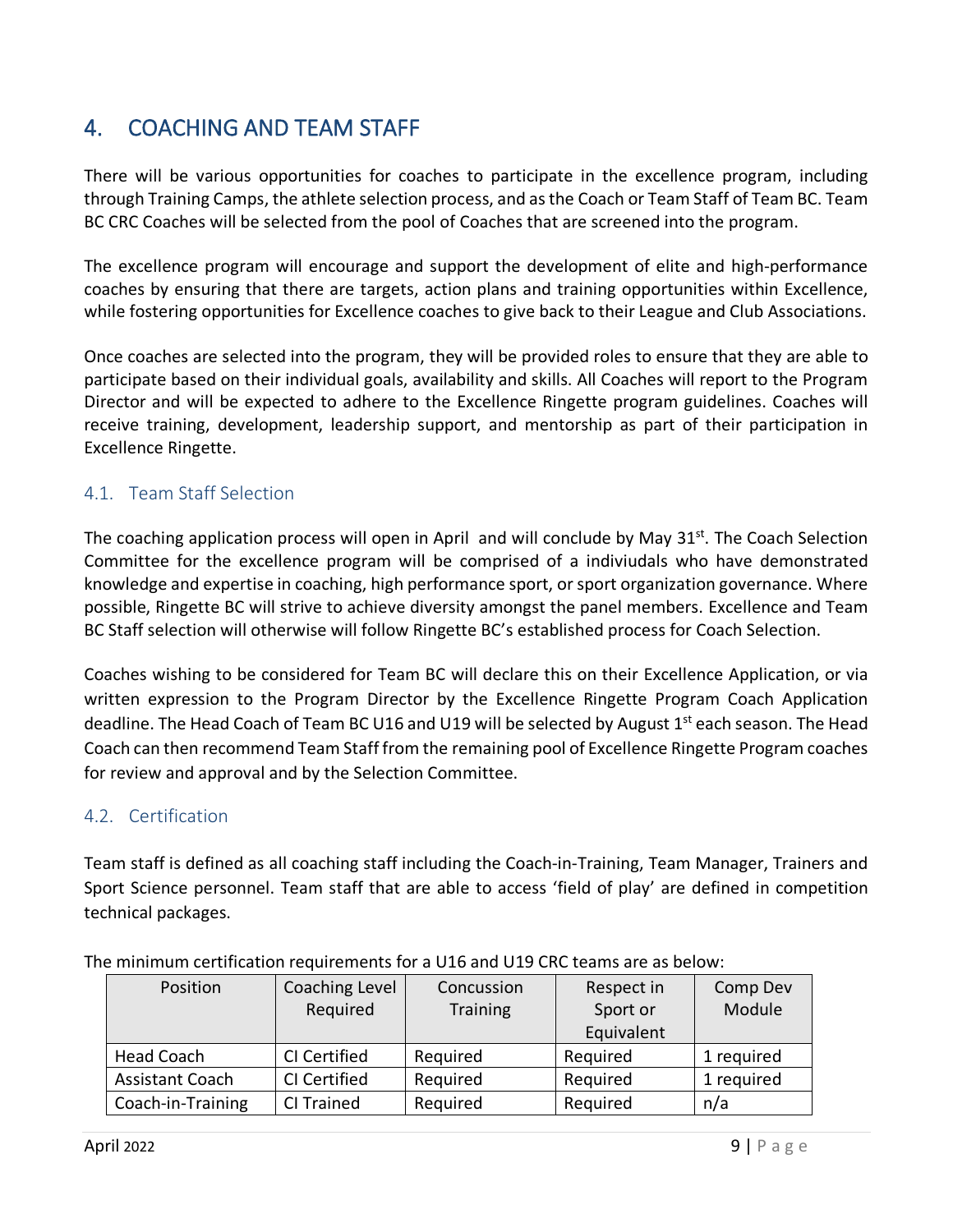All team staff must have completed a criminal record check and participated in a screening process as per Ringette BC Policy.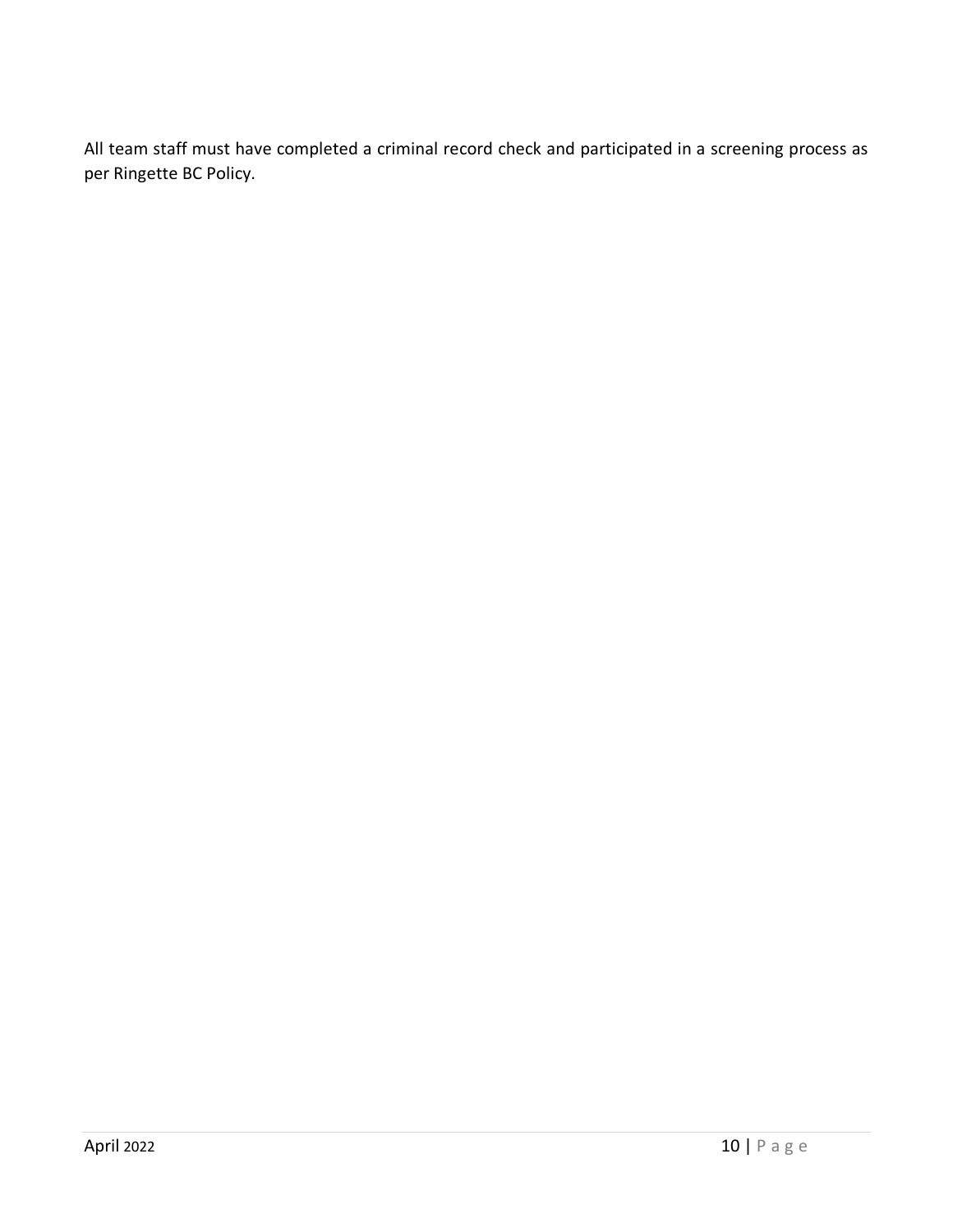### <span id="page-10-0"></span>5. Canadian Ringette Championships Teams – Team BC

#### <span id="page-10-1"></span>5.1. U16 and U19 Team BC CRC Teams

The CRC Teams for U16 and U19 will be named by September 15th of each playing season. Athletes will have an opportunity to express their intent to evaluate for the Team BC CRC teams during the excellence program registration and screening process. The U16 and U19 Teams representing BC at CRCs will be made up of athletes from around the province.

The CRC athletes will participate on Zone Teams during the season starting in September. All Zone athletes are required to register and play with a Zone team in addition to participating with their CRC teams. The Zone team acts as the athletes additional training ground.

Athletes will be eligible to participate in the Zone Provincial Championships. However, athletes playing on CRC teams are not eligible to go to Western Canadian Ringette Championships. If a CRC athlete is unable to commit to both a Zone team and the Team BC CRC team the athlete will need to submit a detailed exemption request in writing to the Program Director.

#### <span id="page-10-2"></span>5.2. Team BC CRC Team Season Calendar

Team BC CRC athletes will train following a similar model to the Canada Winter Games team training model. The members of the team will regularly participate on a Zone team and the athletes will participate in training weekends and tournaments with their Team BC Coaches and teammates.

Team Staff, in consultation with the Ringette BC Program Director, will confirm the training schedule by August of each playing season to ensure that any athlete that is selected clearly understands the season schedule.

The schedule may shift to adapt to yearly changes in competition schedules, athlete needs, and other conflicts that may arise each season. Additional training camps may be added if the Team Staff feel it is necessary for CRC preparation and aligns with LTAD principles. Athletes and families will be informed of changes well in advance.

All Team BC CRC athletes will attend the Excellence training camps in addition to their team only training camps to maximize training opportunities.

A *tentative* calendar for CRC athletes would be as follows: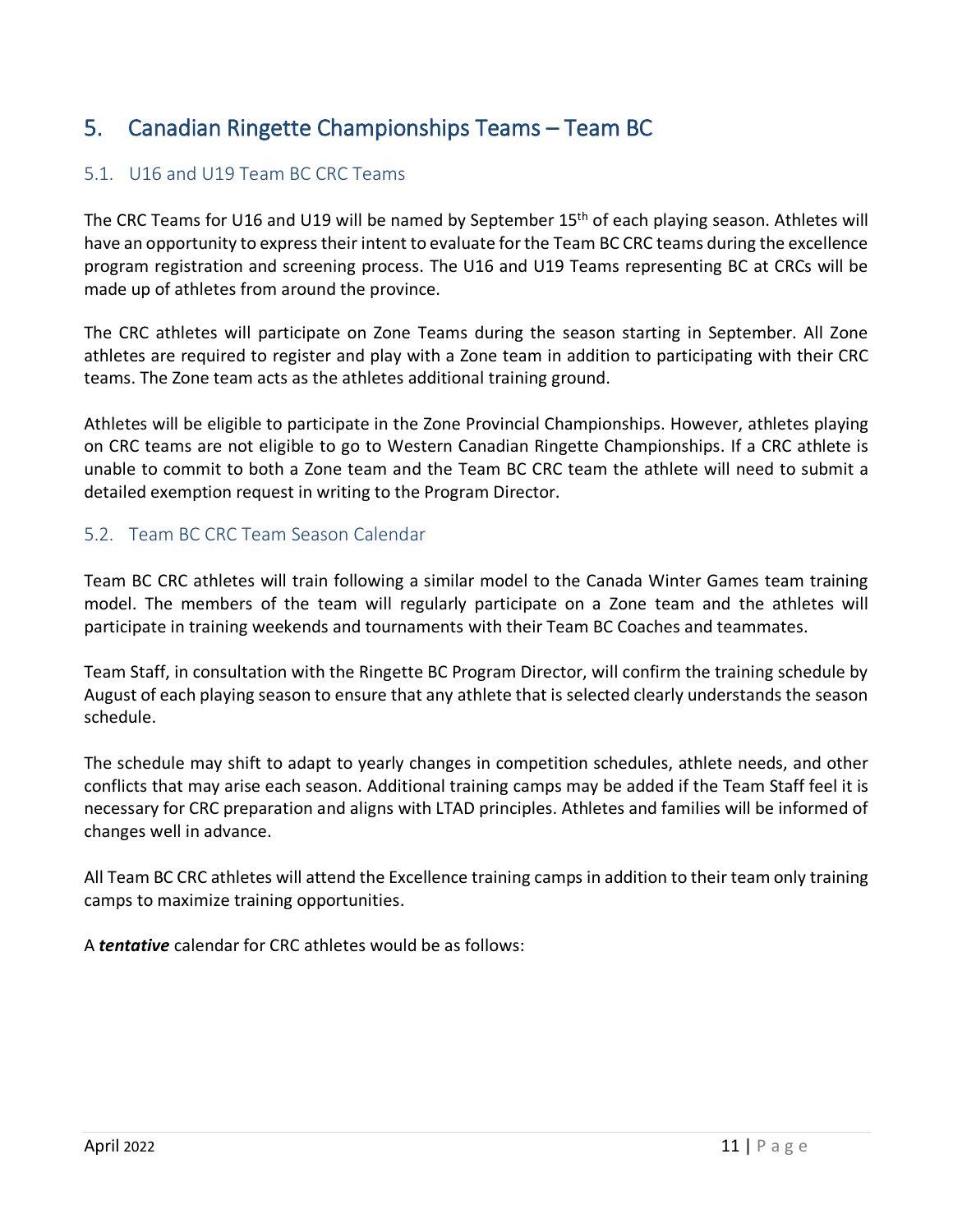| March / April | <b>Excellence Ringette Program Orientations</b> |  |  |  |
|---------------|-------------------------------------------------|--|--|--|
| May           | Registration & Intake                           |  |  |  |
| July          | <b>Excellence Training Camp 1</b>               |  |  |  |
| August        | <b>Excellence Training Camp 2</b>               |  |  |  |
|               | <b>Team BC Orientations</b>                     |  |  |  |
| September     | <b>Team BC Selected</b>                         |  |  |  |
| October       | <b>CRC Team Training Camp 1</b>                 |  |  |  |
| November      | <b>CRC Team Tournament 1</b>                    |  |  |  |
| December      | <b>CRC Team Training Camp 2</b>                 |  |  |  |
|               | <b>Excellence Training Camp 3</b>               |  |  |  |
| January       | <b>CRC Team Tournament 2</b>                    |  |  |  |
| February      | <b>CRC Team Tournament 3</b>                    |  |  |  |
| March         | <b>CRC Team Training Camp 4</b>                 |  |  |  |
| April         | Canadian Ringette Championships                 |  |  |  |

#### <span id="page-11-0"></span>5.3. Team Finances

Excellence Ringette program costs and finances will be separate from the Team BC CRC teams. One of the guiding principles of Excellence Ringette is to ensure the program is as economical and accessible as possible. A comprehensive budget will be provided prior to the August Excellence Camp that will include the season schedule and estimated costs of the program. Teams are encouraged to fundraise and locate sponsorship to help offset costs of the program.

The program budget will be set by Ringette BC and the Ringette BC Program Director will oversee the program finances. Participants will be made aware of any changes to the program budget and will receive a final year end statement following Canadian Ringette Championships.

A Team Budget will include athlete and coach travel, tournament fees, operational costs (ice, gym, referees, coaches travel), administration, uniforms and walk-out wear, training camps and sport science (psychology, athletic therapy, fitness trainer).

#### <span id="page-11-1"></span>5.4. Training

The Team BC CRC teams for the U16 and U19 divisions will train on the same event weekends to ensure that access to facilities and/or sport science personnel is maximized. NRL athletes that are participating in Excellence Ringette will be invited to attend team training weekends and Excellence Ringette training weekends. These athletes will need to ensure they provide commitments well in advance of scheduling.

The teams will meet in designated locations. The locations will be determined based on the proportionality of the team where feasible, in as well as availability facilities and resources.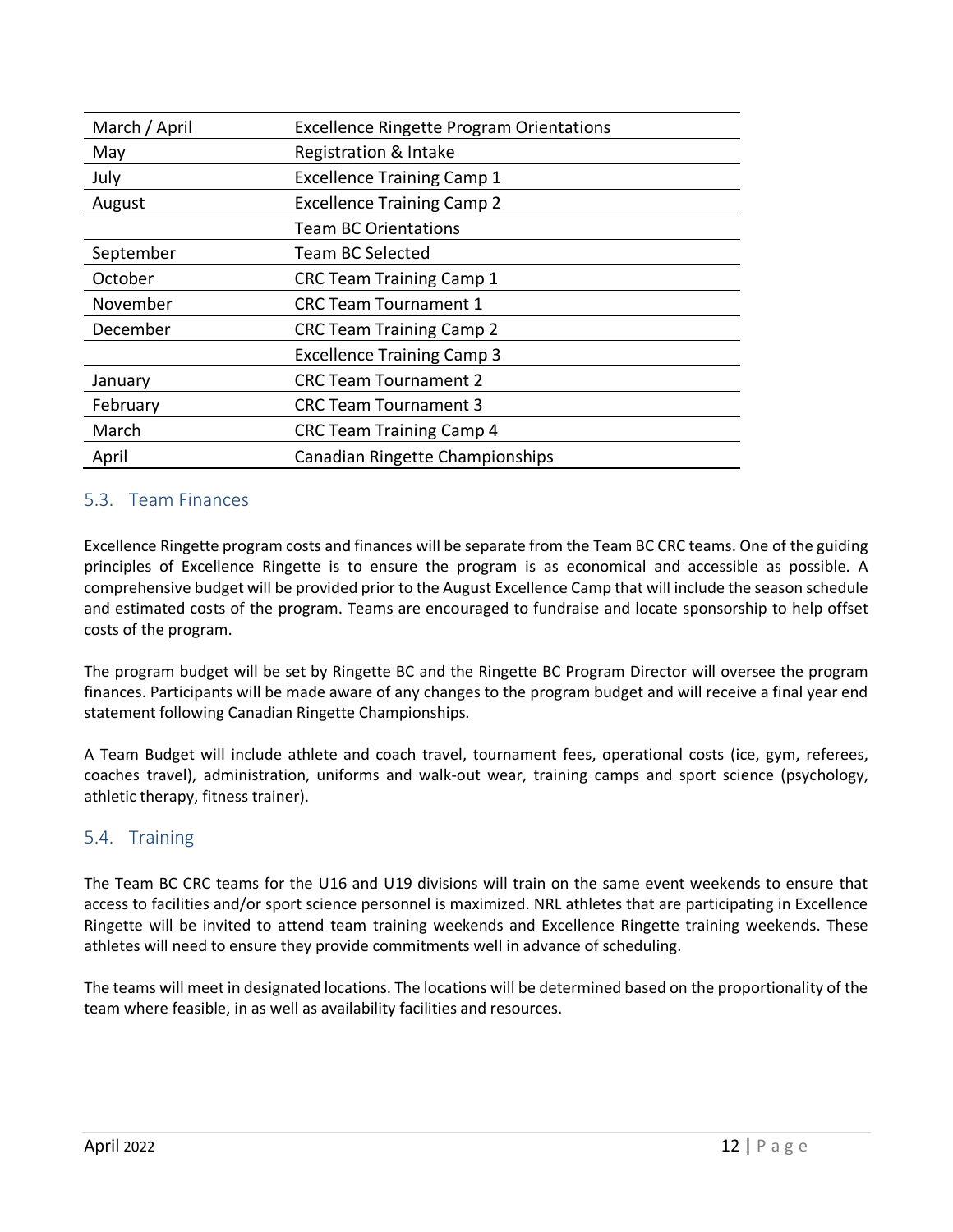### <span id="page-12-0"></span>6. Canada Winter Games

For the 2022/2023 season, athletes named to Team BC for the 2023 Canada Winter games will be required to participate in the Excellence Ringette Program. These athletes will not be elgible to participate on Zone Teams for the current season. For more information on the 2023 Canada Winter Games Program, refer to the 2023 Canada Witner Games Program Guidelines.

### <span id="page-12-1"></span>7. Appendix 1 – Program Responsibilities

The general responsibilities and/or leadership for specific areas of responsibility are as in the table below:

|                                     | <b>Ringette BC</b>      | <b>Leagues</b> | <b>Clubs</b> | Head<br>Coach | Team<br><b>Staff</b> |
|-------------------------------------|-------------------------|----------------|--------------|---------------|----------------------|
| Program Guidelines                  | X                       |                |              |               |                      |
| Program Calendar                    | $\overline{\mathsf{X}}$ |                |              |               |                      |
| <b>Excellence Coach Selection</b>   | X                       |                |              |               |                      |
| <b>Team BC Staff Selection</b>      | X                       |                |              |               |                      |
| <b>Team BC Staff Approval</b>       | X                       |                |              |               |                      |
| <b>Player Registration</b>          | X                       |                |              |               |                      |
| <b>Excellence Athlete Intake</b>    | X                       |                |              |               |                      |
| <b>Team BC Player Evaluations</b>   |                         |                |              | X             | X                    |
| <b>Team BC Formation</b>            |                         |                |              | X             | X                    |
| <b>Team BC Roster</b>               |                         |                |              | X             | X                    |
| <b>Team BC Budget</b>               | X                       |                |              | X             |                      |
| <b>Tournament Registration</b>      | X                       |                |              |               |                      |
| Ice and Facility Booking            | X                       |                |              | X             | X                    |
| Ice Allocation                      |                         |                |              | X             | X                    |
| <b>Training Camp Logistics</b>      | X                       |                |              | X             | X                    |
| Discipline (Staff/ Players/Parents) | X                       |                |              |               |                      |
| Referee Development                 | X                       |                |              |               |                      |
| Referee Payment                     | X                       |                |              |               |                      |
| Coach Development                   | X                       |                |              |               |                      |